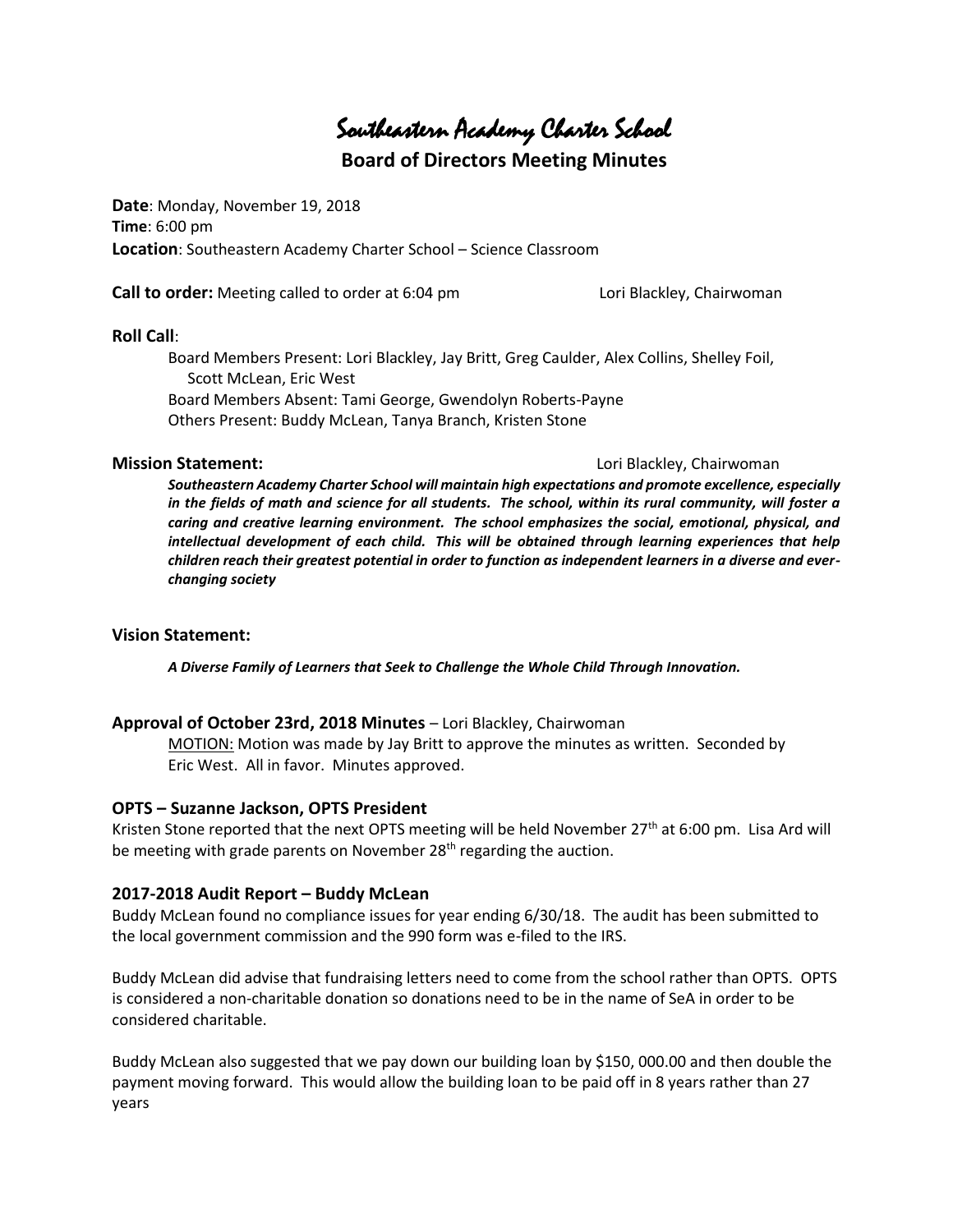# **Committee Reports –**

*Finance* - Tami George, chair

Tami George reported that the committee has not met. The next scheduled meeting is January  $15^{th}$  at 5:30.

*Policy* - Eric West, chair

Eric West reported that the committee has not met. No report at this time. Next meeting is January 7<sup>th</sup> at 5:15pm.

*Vision* - Greg Caulder, chair

Greg Caulder reported that the Vision committee has not met. No report at this time.

*Education* -Gwendolyn Roberts Payne, chair

Kristen Stone reported that the Education committee's next meting is January  $14<sup>th</sup>$  at 3:15. No report at this time.

# **Report from the Principal** – Kristen Stone, Principal

Personnel – Kristen Stone reported that on October 25<sup>th</sup> at 8:29pm, Richard Barnes resigned with no notice. Kristen requested that we consider hiring Compulink to work as our interim IT support through the end of the year (as well as work on the server). If hired, Compulink would assume Richard Barnes' salary. Board member, Alex Collins, stated that since he works with Compulink he would need to resign from the board effective immediately if Compulink is in hired.

Motion - Jay Britt made a motion that the SeA Board approve Mrs. Stone's request to hire Compulink to work as our interim IT support through the end of the year. Motion seconded by Greg Caulder. All in favor. Motion Carried.

*Staff Development* - Kristen Stone reported that she has started a book study with the teachers. The book is entitled, "Make It Stick" – Best Ways to Help Students Learn and Make It Stick. Each teacher will receive 1 credit.

Several teachers are up for license renewal. Teachers are required to have 80 hours (8 credits) of staff development for their license renewal. Some teachers have attended the Elementary and National Leadership Conferences.

Mrs. Stone and Mrs. Britt went to the SAS Institute to learn about EVOS data which shows by teacher who has met or exceeded growth. Every SeA teacher has met or exceed growth Pam Keltner, Melody Britt and Tiffany Walters. K-2 data is not available yet.

Lisa Zekanis has made it to the regional level top ten for "Teacher of the Year." She will interview next Wednesday.

We will have 2 more student teachers at SeA; one will work with Mrs. Zekanis and one with Erin Prevatte.

*Events* – K-2 Musical is December  $6<sup>th</sup>$  at 6:00pm.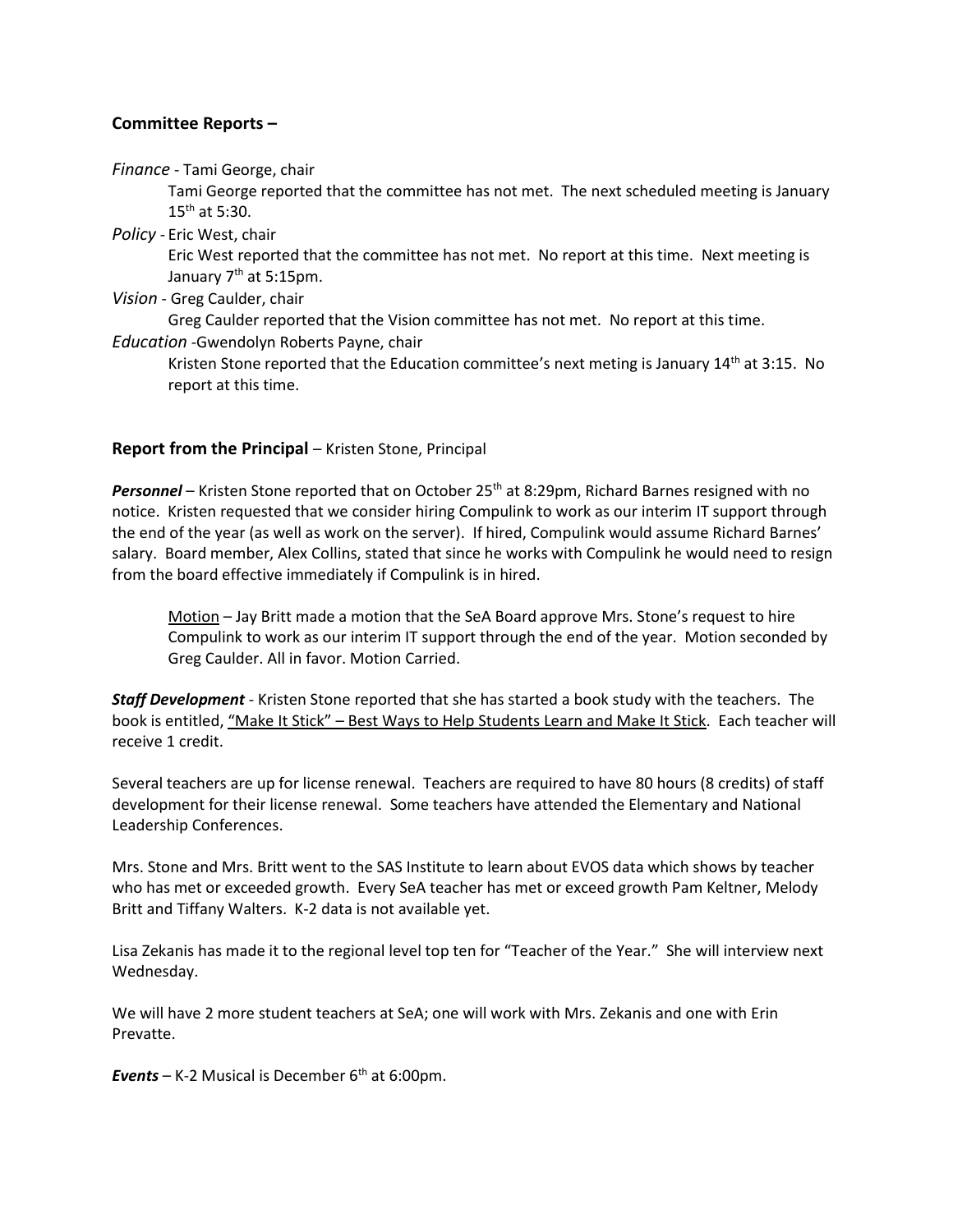100 students went to Durham Schoolhouse of Wonder. The staff commented on the good behavior of our students.

# **Report from the Financial Secretary** – Tanya Branch, Financial Secretary

*Financials:* Tanya Branch distributed the SeA Financial report as October 2018 and reported that we are in good standing.

*Repairs:* Tanya Branch reported that there have been some repairs/replacements on the ridgeline of the roof. There are some leaks in the gym that can be patched with tar. There was discussion of evaluating and possibly repairing the insulation in the main building.

## **Adjournment** –

Lori reminded the board to email her names of potential candidates to replace Alex Collins position.

MOTION: At 6:49 pm Jay Britt made a motion to adjourn the meeting. Motion seconded by Greg Caulder. All in favor. Motion carried

The SeA August Board meeting was adjourned at 6:50 pm by Chairwoman, Lori Blackley.

Next meeting will be January 15th, 2018 at 6:00pm.

Respectfully Submitted, Shelley Foil